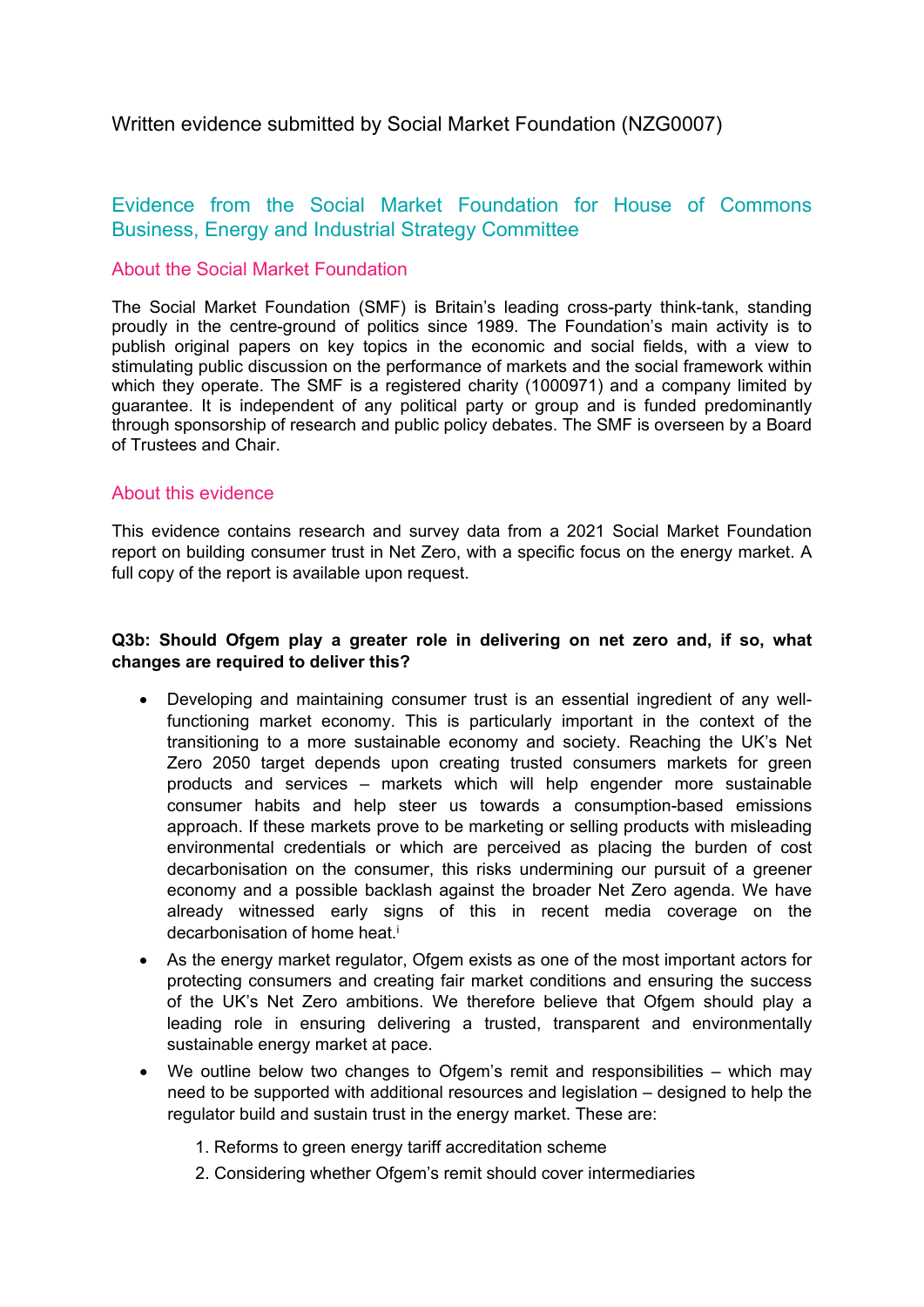#### Reforms to the green energy tariff accreditation scheme

- There has been a rapid growth in the number of green energy tariffs on offer in recent years. *Which?* Research has found that more than half of the 355 tariffs on sale in June 2019 claimed renewable electricity credentials, compared to 9% three years prior – a market share increase of over  $450\%$ .<sup>ii</sup>
- Survey data commissioned for the SMF<sup>1</sup> identifies considerable confusion amongst consumers about what is meant by a green energy tariff, suggesting that amidst the proliferation of green energy tariffs, Ofgem may need to act to boost transparency and trust:
	- $\circ$  39% said they did not know enough to decide what a green energy tariff is out of a list of options.
	- o 13% correctly identified that a green energy tariff relates to certificates that the energy source is renewable, under Ofgem's current accreditation framework.
	- o While nearly half of respondents (47%) wanted to know more about the sources of green energy, just one in five (22%) agreed that information about their tariffs is clear and transparent enough to help them make a decision.
	- $\circ$  Nearly half (47%) of C2DE respondents said they do not know enough to decide what a green energy tariff is out of a list of options, compared to a third (32%) of ABC1 respondents, indicating that lower-income consumers may be more likely to feel misled by the green energy transition.
- There is a growing concern across the industry that not all green energy tariffs are as environmentally sound as they may appear.iii Ofgem itself (and the Energy Ombudsman) has raised concerns about whether energy suppliers are being transparent enough with the information they provide to consumers to support their '100% renewable' claims.iv Meanwhile the Government's new Energy Retail Market Strategy commits to "ensur[ing] consumers are accurately informed about their personal contribution to Net Zero, with an initial focus on 'green tariffs'".
- Where consumers are misled on the environmental attributes of a business, product or services, this is known as greenwashing. In the energy market, greenwashing principally results from the nature of the green tariff accreditation framework, whereby the certification of renewable energy (Renewable Energy Guarantees of Origin) can be sold separately from the electricity itself, creating a secondary market for certificates that suppliers can purchase without necessarily sourcing renewable energy. Some suppliers, who do not generate their own power but buy their electricity on the wholesale market, may purchase REGOs or similar European certificates (GoOs), which are then recognised by Ofgem and legal to market as 100% renewable. This accreditation scheme is 18 years old, and our stakeholder engagement work – including a recent private roundtable with experts, officials, and parliamentarians – indicates a broad consensus that the scheme needs updating.
- If the purpose of green energy tariffs is not only to meet consumer demand for generating renewable energy but also to meet Net Zero targets, then policymakers should ensure that tariffs marketed as '100% renewable' have legitimate and

<sup>1</sup> Polling commissioned by the SMF from Opinium in early 2020. Whilst this survey was conducted prior to the Coronavirus outbreak, we do not believe that the pandemic will have had a statistically significant impact on the results.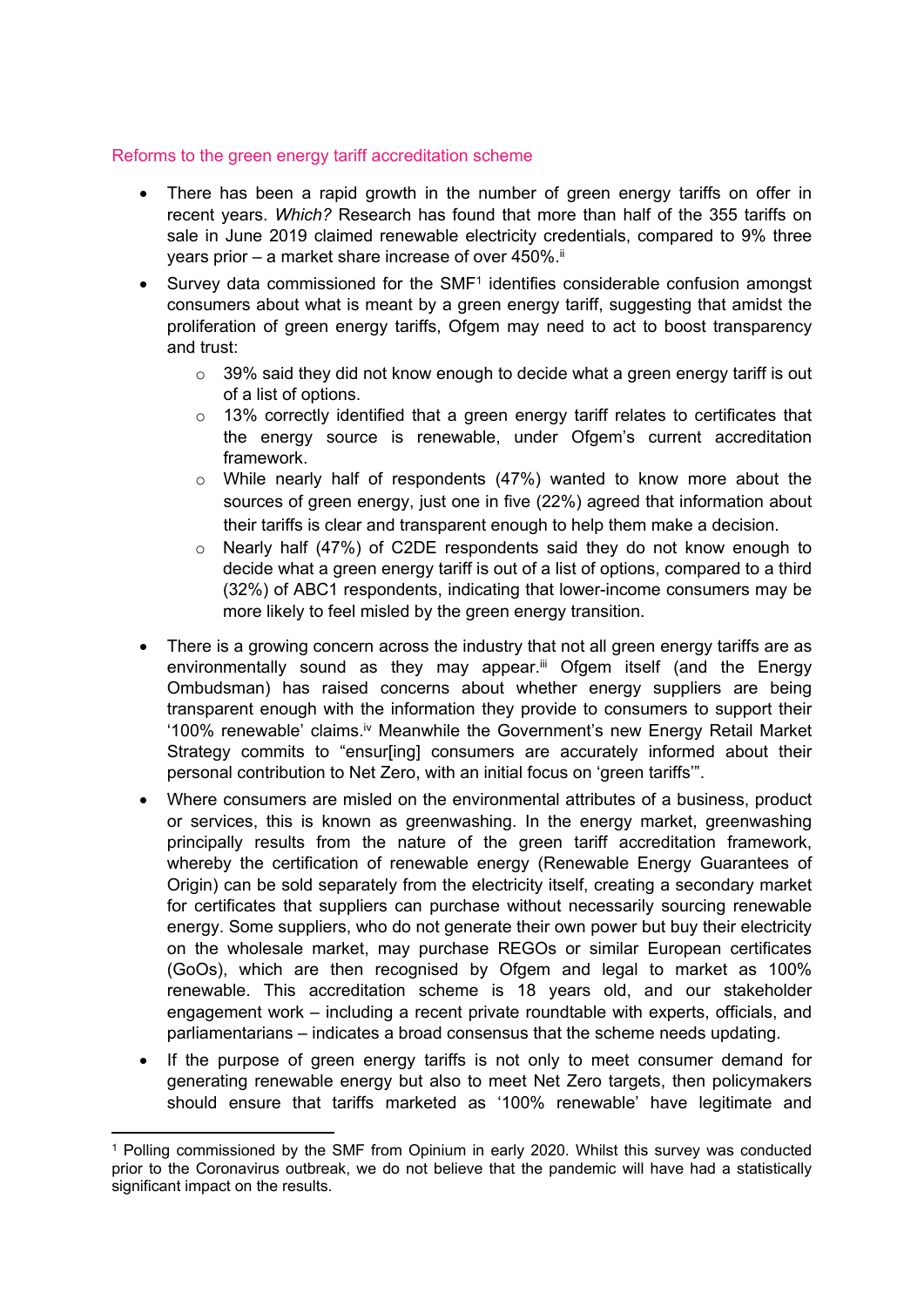continued environmental benefits. In line with this, tariffs – and the corresponding accreditation scheme – should incentivise the development of the market through direct private investment in UK renewable energy infrastructure and generation. This may be by awarding 'greener' credentials to tariffs where suppliers can substantiate their investment. As a result, consumers who are willing and financially able to choose a green tariff can trust that their purchase is supporting genuine and timely climate action.

- In keeping with consumer trust principles of transparency and simplicity, an accreditation framework or badging scheme may therefore look more like a graded rating of renewable tariff options (such as the Teaching Excellence Framework ratings of Gold, Silver or Bronze), rather than a binary of 'green' or 'not green'.
- Despite concerns over the limited success of previous green badging schemes, we recommend that Ofgem move urgently and decisively to create a new badging scheme for renewable energy tariffs. The regulator should look to publish a comprehensive impact review of the successes and failures of previous schemes, and apply the lessons learnt to a new accreditation framework. This new scheme should look to accredit tariffs where they provide a direct environmental benefit – such as an investment in the UK's renewables infrastructure – and communicate this to consumers through a simple and identifiable badge. Where the regulator identifies varying degrees of environmentally beneficial practices, the badging scheme should convey this in a Gold, Silver or Bronze-style ranking to empower consumers with sufficient information that is easy to digest and understand. This will also reduce the potential for suppliers to mislead consumers with ostensibly green credentials.
- If and where powers to implement such a scheme are outside of Ofgem's remit, the regulator should inform BEIS, and policymakers should urgently update the relevant legislation.

#### Assessing the role of intermediaries in the energy market

- As consumer demand for green products grows over time, as anticipated<sup>y</sup>, it is likely that there may be a growing market for Price Comparison Websites (PCWs) to digest complex and ambiguous information from businesses into simple, consumer-friendly ratings. This poses both opportunities and challenges for regulators.
- PCWs have the opportunity to increase consumer trust by empowering consumers with simple information to compare tariffs or other green goods and make a decision they are happy with. This not only saves consumer time and money (where they can easily find the cheapest options), but it also allows less engaged consumers to participate in markets for green goods more easily.
- The challenge of PCWs is that if they grow and begin to develop their own accreditation frameworks separate from regulators', consumers may then feel overwhelmed by different rating systems, which could make comparing green products more difficult. (Our evidence above highlights the existence of considerable confusion about green energy tariffs amongst consumers.)
- Furthermore, it is unclear whether PCWs fall within regulatory remits for action, if they are found to be promoting misleading information about green goods. Ofgem currently uses an accredited badge for 11 PCWs that abide by the regulator's voluntary code of conduct, The Confidence Code. Although, given its voluntary nature, this raises questions around the practices and accountability of energy PCWs who do not take part in this code. vi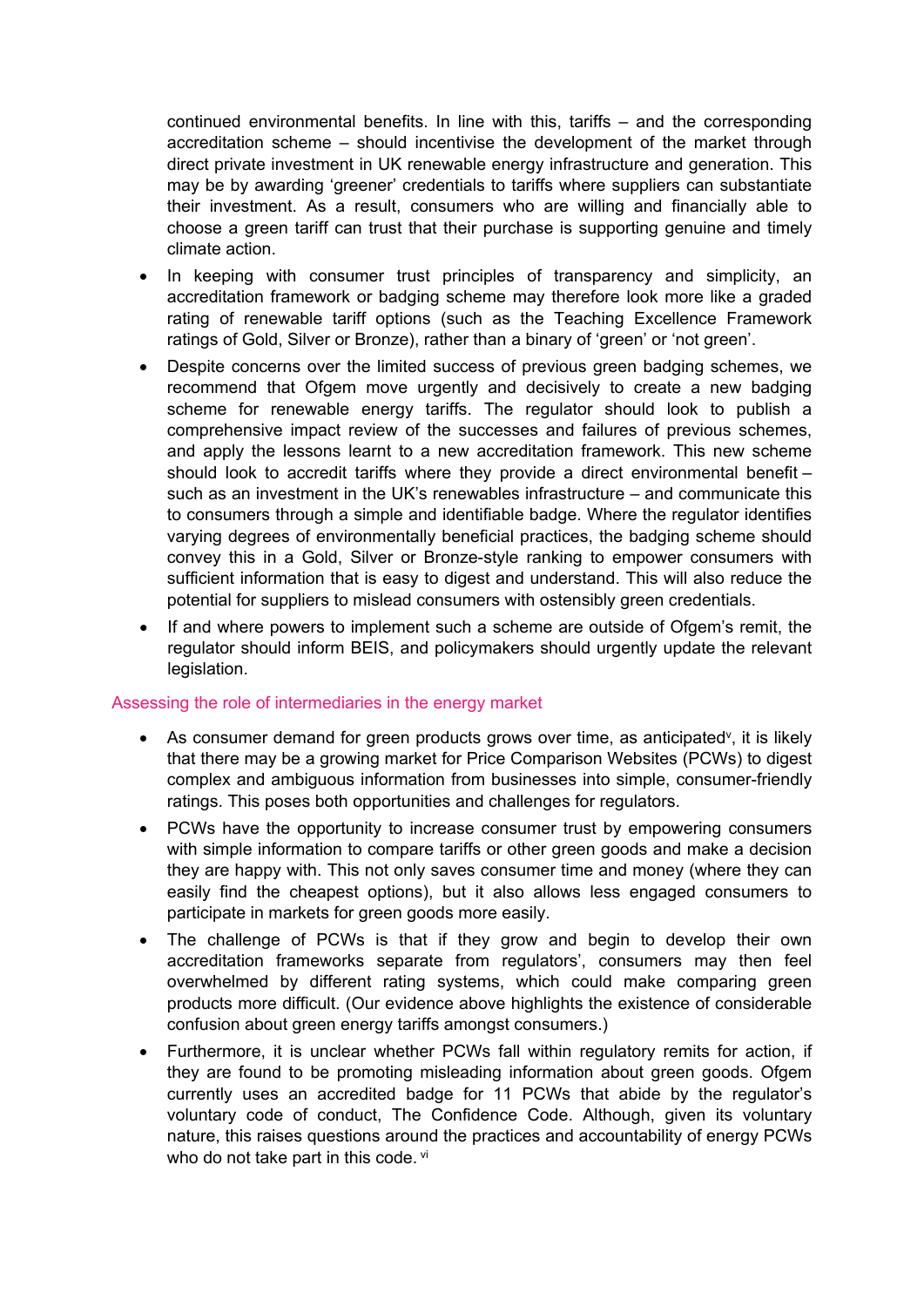- PCWs have become fundamental to the functioning of the energy retail market, and have the potential to both build or damage consumer trust in this market. It is therefore essential that regulators consider PCWs and ensure that their recommendations are benchmarked against a fair green standard, such as the new green energy tariff accreditation scheme recommended in this report.
- The advertising regulator, ASA, states that while PCWs are regulated under the CAP code, this primarily occurs where brands pay a premium for prominence or preferential positioning within the listed results; or where the website is closely connected to the companies it purports to compare. However, 'natural' un-paid results listed by the PCW are not considered advertising, and therefore outside of the ASA's remit.<sup>vii</sup> This means that the regulation of energy PWCs is more likely to be a consideration of Ofgem.
- In August 2021, the Government began consulting on the role of third-party intermediaries (TPIs) in the retail energy market, specifically seeking to understand whether consumer detriment experienced from engagement with TPIs like PWCs might require regulatory intervention and how a new regulatory framework might be designed. We believe that given the increasingly important role PCWs are likely to be play in the energy retail market, the Government and Ofgem should consider whether a reasonable interpretation of its regulatory remit already includes PCWs, beyond the promotion of a voluntary code of conduct. If the remit does not allow for the regulation of PCWs – and the consultation reveals evidence of harm or risk of harm resulting from TPIs - the Government should urgently consider expanding the regulator's powers in order to protect consumers in the domestic energy market.

#### Net Zero governance and Ofgem

- Across the UK regulatory framework, there are a number of separate regulators and public bodies involved in addressing misleading claims. In the energy retail market there are at least three: Competition and Markets Authority (CMA), Advertising Standards Authority (ASA) and Ofgem, each with their own remit for action. While not a regulator, the Energy Ombudsman also plays a critical role in supporting energy consumers. Additionally, Ofgem's remit and the legislative framework it acts upon is set by the Department for Business, Energy, and Industrial Strategy.
- Evidence from our roundtable discussions and stakeholder engagement suggests that where these remits differ and overlap in places, there is potential for misleading business practices to go unaddressed. Representatives from all of the bodies listed above expressed a recognition of the challenge and implications of greenwashing and a commitment to addressing it.
- Concerningly, it was noted that some representatives felt that the action they are taking is sufficiently in line with existing standards and remits, and that the responsibility for further action laid with other regulators or bodies, raising concerns that existing governance structures are leading to a culture of 'passing the buck' on Net Zero policy.
- Effectively addressing misleading environmental claims within the energy sector and across other consumer markets will likely require a more joined up approach across the various regulators and bodies involved, led by Ofgem, to inform BEIS where legislation may need to change.